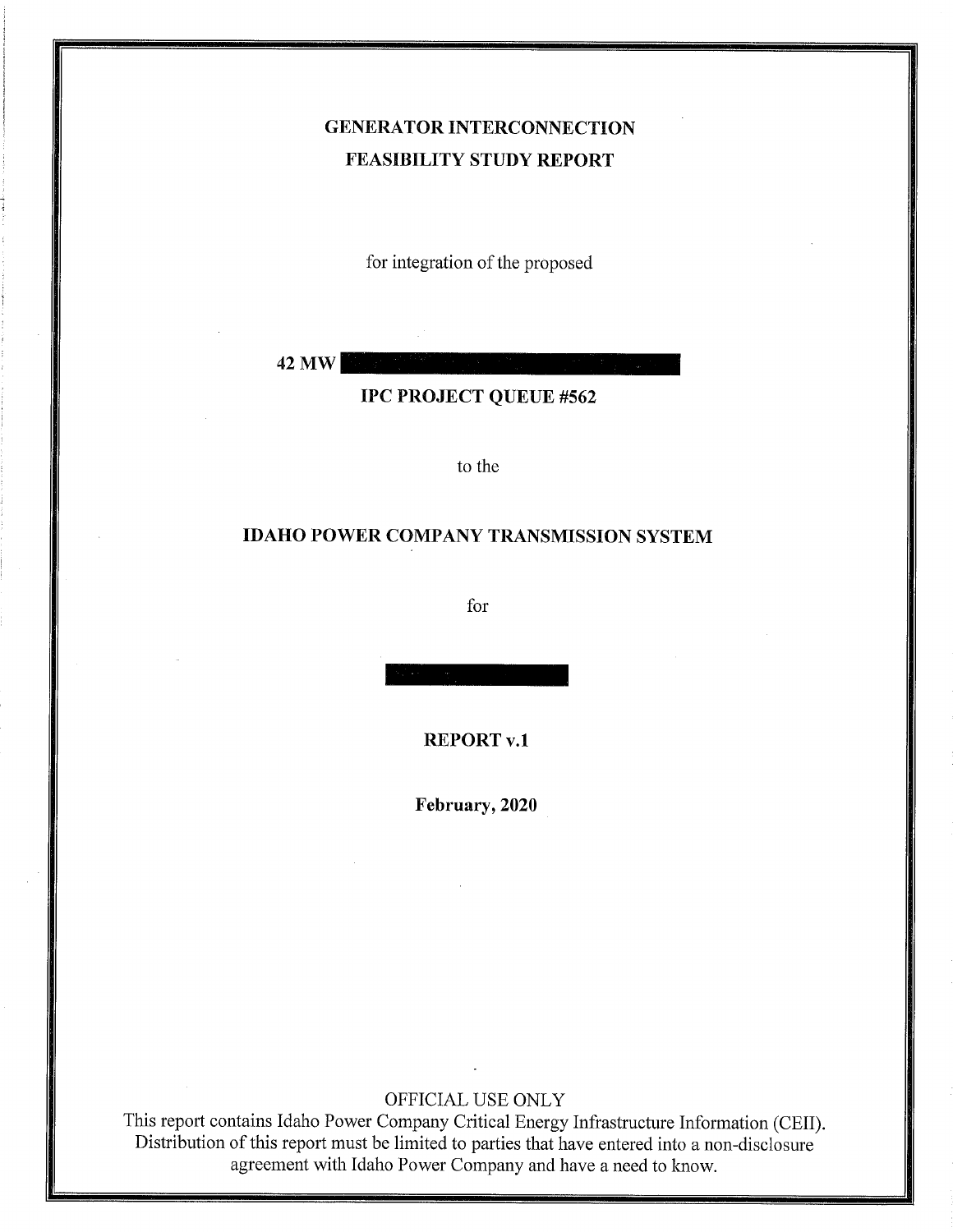## Revision History

| Date      | <b>Revision</b> | <b>Initials</b> | <b>Summary of Changes</b>                                     |
|-----------|-----------------|-----------------|---------------------------------------------------------------|
| 1/8/2020  |                 | AV              | $\frac{1}{2}$ FeSR GI #562 – Original issue.                  |
| 2/28/2020 |                 | AV              | $\mu$ Re-study due a senior project in the queue dropping out |

42 MW Feasibility Study Report

 $\mathbf{i}$ OFFICIAL USE ONLY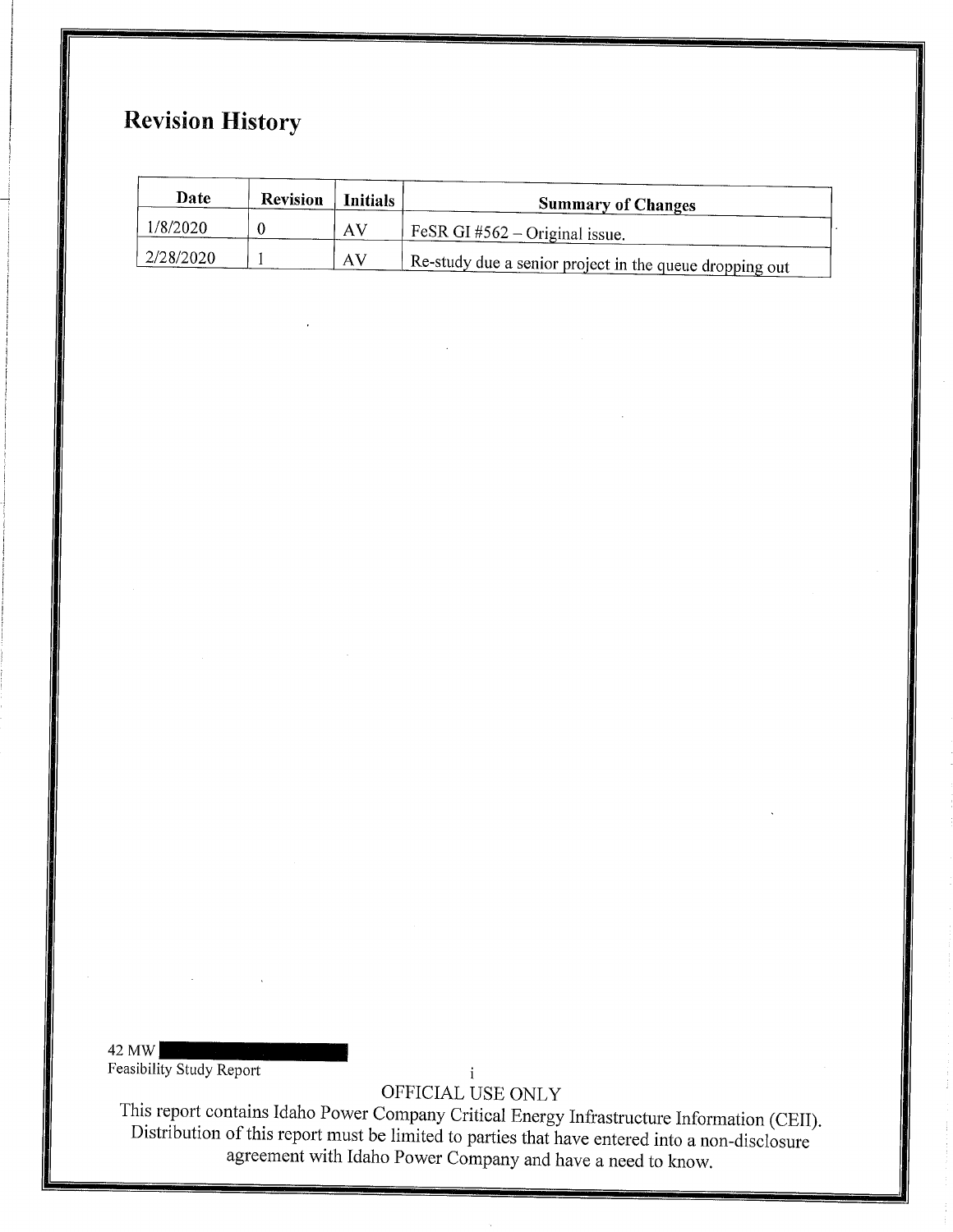# Table of Contents

| 1.0       |                                                                      |
|-----------|----------------------------------------------------------------------|
| 2.0       |                                                                      |
| 3.0       |                                                                      |
| 6.0       |                                                                      |
| 7.0       |                                                                      |
| 8.0       |                                                                      |
| 9.0       |                                                                      |
| 9.1       |                                                                      |
| 10.0      |                                                                      |
| 11.0      |                                                                      |
| 12.0      |                                                                      |
| 13.0      |                                                                      |
|           |                                                                      |
| $A-1.0$   |                                                                      |
| $A-2.0$   |                                                                      |
| $A - 3.0$ |                                                                      |
| $A - 4.0$ |                                                                      |
| $A - 5.0$ | WECC Coordinated Off-Nominal Frequency Load Shedding and Restoration |
|           |                                                                      |
|           |                                                                      |
| $B-1.0$   |                                                                      |

## List of Tables

Table I Conceptual-Level Cost Estimate for GI #562 7

42 MW

Feasibility Study Report ii

## OFFICIAL USE ONLY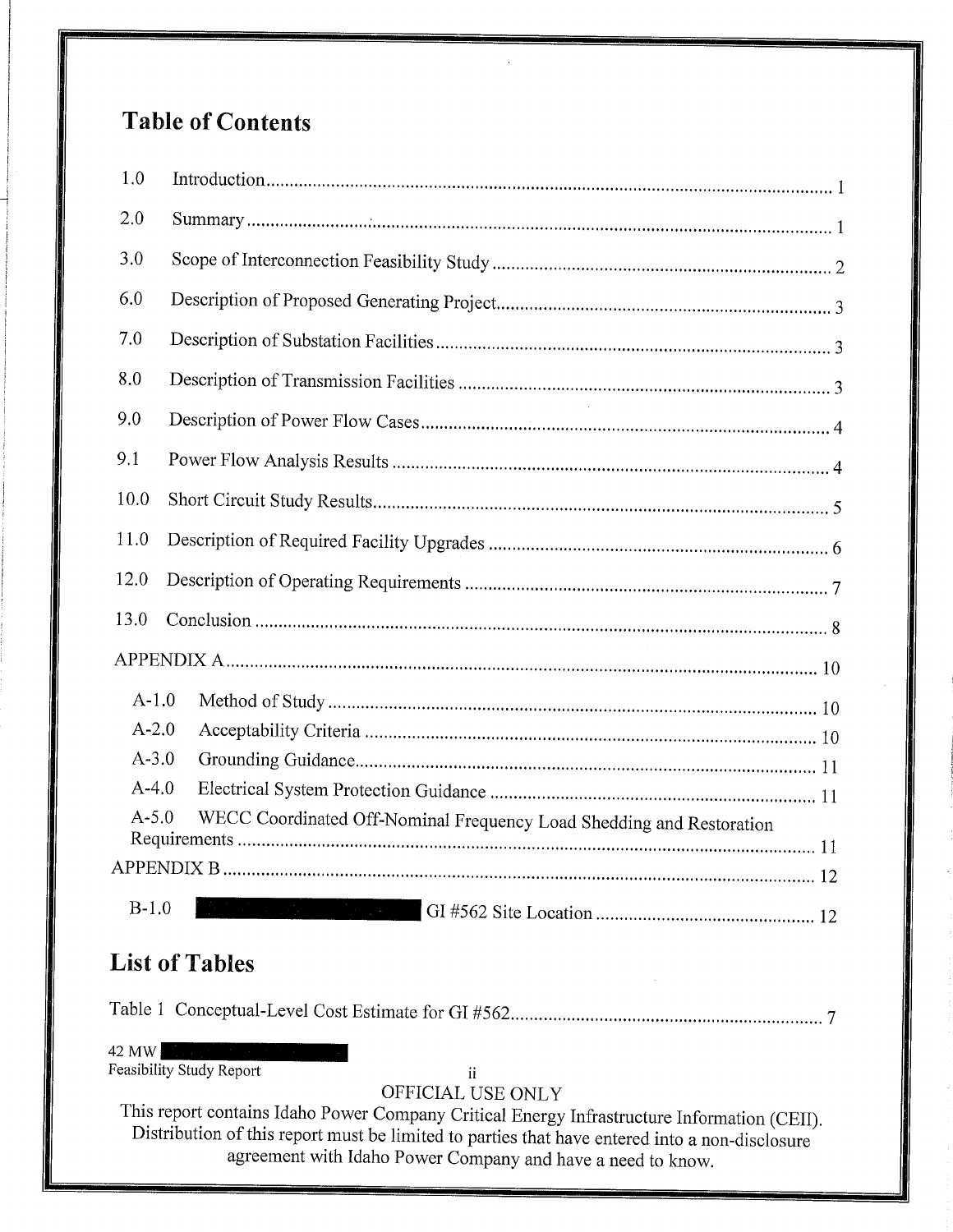## List of Figures

Figure <sup>1</sup> Location of - GI #562................................................... <sup>12</sup>

42 MW Feasibility Study Report

iii OFFICIAL USE ONLY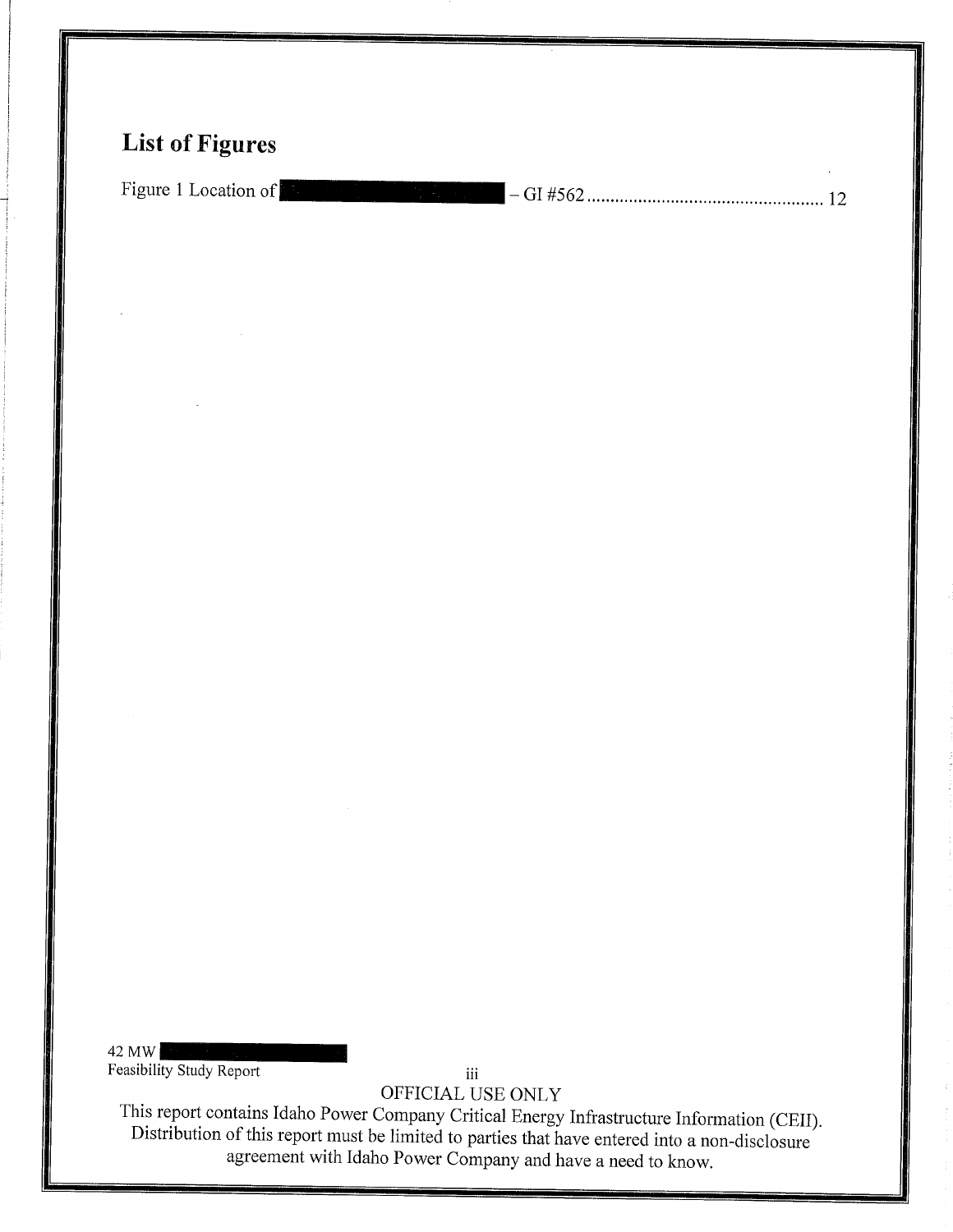#### $1.0$ Introduction

has contracted with Idaho Power Company (IPC) to perform <sup>a</sup> Generator Interconnection Feasibility Study for the integration of the proposed 42 MW (the Project). The Project is to be located near Ontario in Malheur County,<br>Oregon (See Figure 1 Location of  $-GI$ #562 in Appendix B). The Oregon (See <u>Figure 1</u> Location of  $\begin{bmatrix} 1 & 0 \\ 0 & 1 \end{bmatrix}$  - GI #562 in Appendix B). The project latitude and longitude coordinates are approximately The Theorem Theorem Theorem Theorem Theorem Theorem Theorem Theorem Theorem Theorem Theorem Theorem Theorem Theorem Theorem Theorem Theorem Theorem Theorem Theor Project is Generation Interconnect queue number 562 (GI #562).

The Project has applied to connect to the Idaho Power transmission system for an injection of <sup>42</sup> MW at a single Point of Interconnection (POI) at 138 kilovolts (kV). The POI is on IPC's section of the  $\frac{1}{2}$   $\frac{1}{2}$   $\frac{1}{2}$   $\frac{1}{2}$   $\frac{1}{2}$   $\frac{1}{8}$   $\frac{1}{8}$   $\frac{1}{8}$   $\frac{1}{8}$   $\frac{1}{8}$   $\frac{1}{8}$   $\frac{1}{8}$   $\frac{1}{8}$   $\frac{1}{1}$   $\frac{1}{8}$   $\frac{1}{8}$   $\frac{1}{1}$   $\frac{1}{8}$   $\frac{1}{8}$   $\frac{1}{1}$   $\frac{1}{$ approximately. Figures from IPC's station and approximately

This report documents the basis for and the results of this feasibility study for the GI #562 Generation Interconnection Customer. The report describes the proposed project, the determination of project interconnection feasibility and estimated costs for integration of the Project to the Idaho Power System. This report satisfies the feasibility study requirements of the Idaho Power Tariff.

#### 2.O Summary

The feasibility of interconnecting the 42 MW

to. section of the 138kV line was evaluated. The POI evaluated is approximately located at

The power flow analysis indicated that interconnecting the 42 MW  $\parallel$   $\parallel$  to Idaho Power's section of the  $138kV$  line is feasible.

The Project will be required to control voltage in accordance with <sup>a</sup> voltage schedule as provided by Idaho Power Grid Operations. Therefore, GI #562 will be required to install <sup>a</sup> plant controller for managing the real and reactive power output of the <sup>42</sup> MW inverter array at the project POI. Also, the installation of phasor measurement unit devices (PMU's) at the POI and the maintenance costs associated with communication circuits needed to stream PMU data will be required to be provided to interconnect GI #562.

It is the generation project's responsibility to provide reactive power capability of the project to have a power factor operating range of at least 0.95 leading (absorbing) to at least 0.95 lagging (supplying) at the POI over the range of real power output up to maximum output of the project.

<sup>A</sup> Transmission System Impact Study is required to determine if any additional network upgrades are required to integrate the Project into the IPC transmission system and to evaluate system impacts such as thermal, voltage, transient stability, and reactive margin. Generator interconnection service, either as an Energy Resource or <sup>a</sup> Network Resource, does not in any way convey any right to deliver electricity to any specific customer or point of delivery.

42 MW Project Feasibility Study Report 1

### OFFICIAL USE ONLY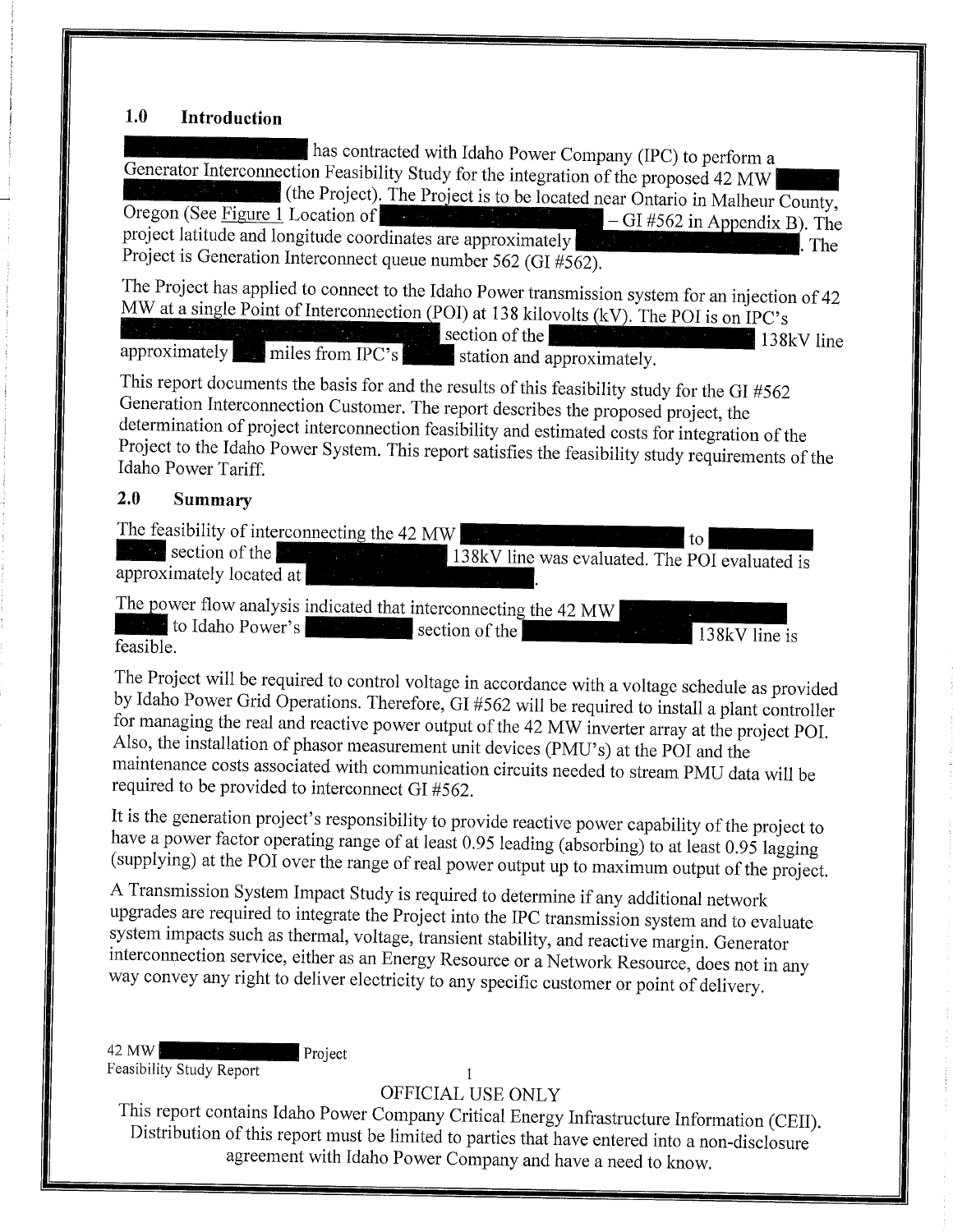The total preliminary cost estimate to interconnect the 42 MW<br>the<br>conceptual-Level Cost Estimate for GI #562) and includes the following tasks:

- New GI #562 138kV Generation Interconnection Station.<br>Rebuild of the approximately
- $\bullet$ 69 kV line using (or equivalent) conductor.
- Move approximately solution of the  $\bullet$ 138kV line from the shared 230kV structures near Caldwell. Utilize the old 69kV right of way for the re-located line
- Open-Breaker Transfer Trip Scheme.

The cost estimate includes direct equipment and installation labor costs, indirect labor costs and general overheads. The estimate does include a contingency allowance. These are cost estimates only and final charges to the customer will be based on the actual construction costs incurred. It should be noted that the preliminary cost estimate of \$8,827,230 does not include the cost of the customer's owned equipment to construct the solar generation site or required communication circuits.

Idaho Power transmission system upgrades might be required for projects ahead in the queue of this project, GI #562. In the scenario that <sup>a</sup> project(s) in the queue prior to this project withdraws or falls out of the queue, the feasibility study for this project will need to be re-evaluated and potentially re-studied. This may result in required additional system upgrades for GI #562.

## 3.O Scope of Interconnection Feasibility Study

The Interconnection Feasibility Study was done and prepared in accordance with Idaho Power Company Standard Generator Interconnection Procedures to provide <sup>a</sup> preliminary evaluation of the feasibility of the interconnection of the proposed generating project to the Idaho Power system. As listed in the Interconnection Feasibility Study agreement, the Interconnection Feasibility Study report provides the following information:

- \* preliminary identification of any circuit breaker short circuit capability limits exceeded because of the interconnection;
- \* preliminary identification of any thermal overload or voltage limit violations resulting from the interconnection; and
- preliminary description and non-binding estimated cost of facilities required to interconnect the Large Generating Facility to the IPC system and to address the identified short circuit and power flow issues.

All other proposed generation projects prior to the Project in IPC's and Bonneville Power Administration's (BPA's) Generator Interconnect queues were considered in this study. <sup>A</sup> current list of IPC's projects can be found in the Generation Interconnection folder located on the Idaho Power web site at the link shown below:

#### http://www.oatioasis.com/ipco/index.html.

42 MW

Feasibility Study Report

#### $\overline{2}$ OFFICIAL USE ONLY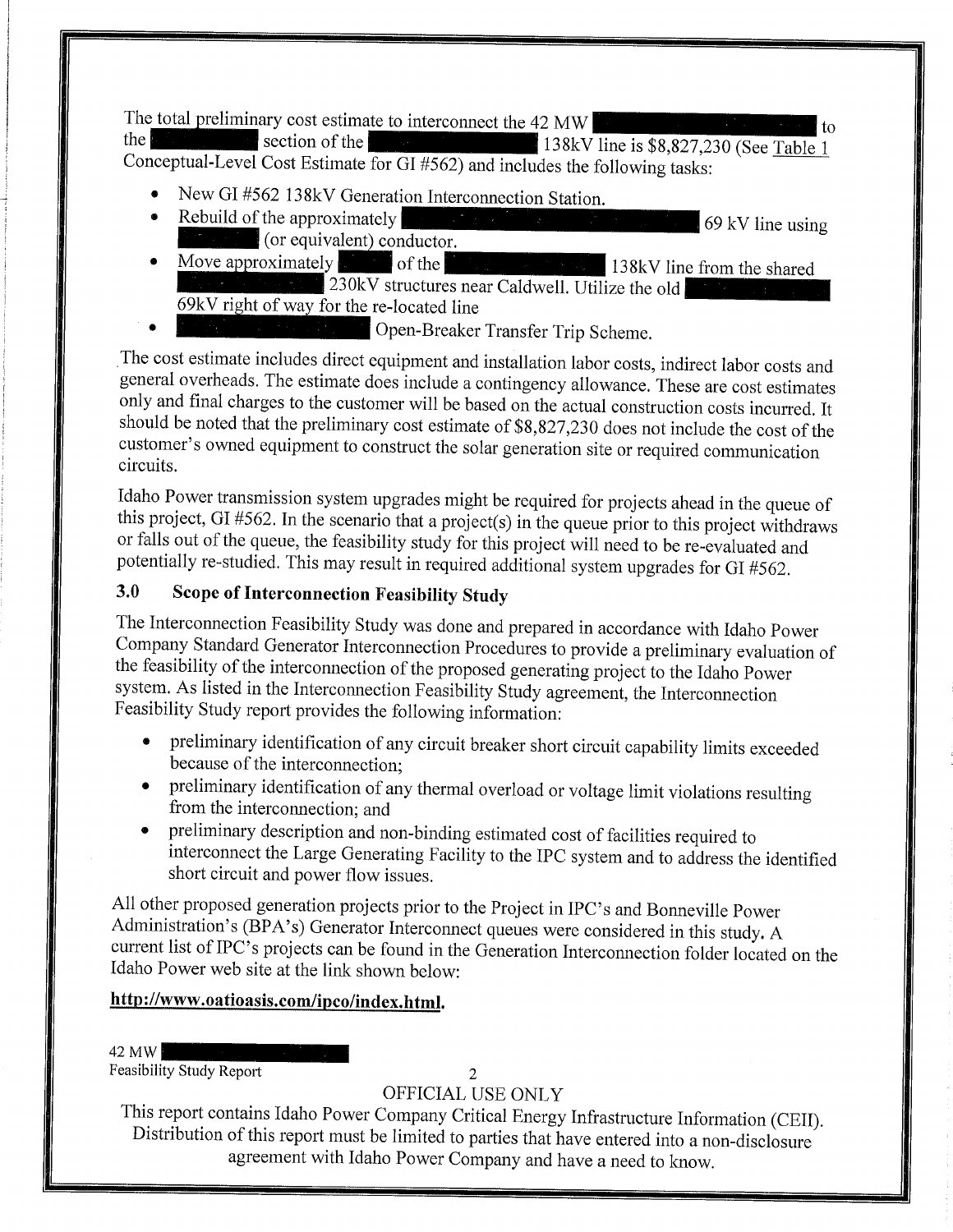### 6.O Description of Proposed Generating Project

| The proposed                                         | GI #562, consists of a single 42 MW photovoltaic                 |
|------------------------------------------------------|------------------------------------------------------------------|
| solar plant which requested to be connected to IPC's | section of the                                                   |
|                                                      | 138kV line at the approximate coordinate location of             |
|                                                      |                                                                  |
|                                                      | . The Project's Commercial Operation Date (COD) is June 1, 2022. |
|                                                      |                                                                  |
|                                                      |                                                                  |
|                                                      |                                                                  |
|                                                      |                                                                  |

The single line diagram shows a GSU connected on Delta on the utility side and grounded wye on the generator side, this connection is not allowed and would need to be corrected. The project will need to provide <sup>a</sup> ground source, this is typically achieved, but not limited to, with <sup>a</sup> grounded wye - grounded wye with a delta tertiary connection.

#### 7.O Description of Substation Facilities

The interconnection of GI #562, to the 138kV line will require the installation of an additional 138kV circuit breaker to alleviate protective relaying issues. Th 138kV line is already a three-terminal line. It is Idaho Power's policy to not allow another tap on this line and create a four-terminal line due to technical protective relaying issues. From <sup>a</sup> transmission system perspective, it was determined the best location, for this additional 138kV sectionalizing breaker, would be to install it on the north side of 8 looking toward 8 looking then all the existing 138kV line into a 138kV line and a  $138kV$  line.

#### 8.O Description of Transmission Facilities

The Project's impact on the Idaho-Northwest transmission path (WECC Path #14) and Brownlee East transmission path (WECC Path #55) were evaluated in this Generation Feasibility Study. The Idaho-Northwest transmission path was studied at both its West-to-East 1200 MW and East-to-West rated transfer capabilities. The Brownlee East transmission path was studied at its 1915 MW rated West-to-East transfer capability.

The Idaho-Northwest transmission path (WECC Path  $#14$ ) is defined as the sum of the flows on the following five lines:

- \* Oxbow-Lolo 230kV
- \* Hells Canyon-Hurricane 230kV
- North Powder-La Grande 230kV
- Hines-Harney 115kV
- Hemingway-Summer Lake 500kV

42 MW

Feasibility Study Report 3

OFFICIAL USE ONLY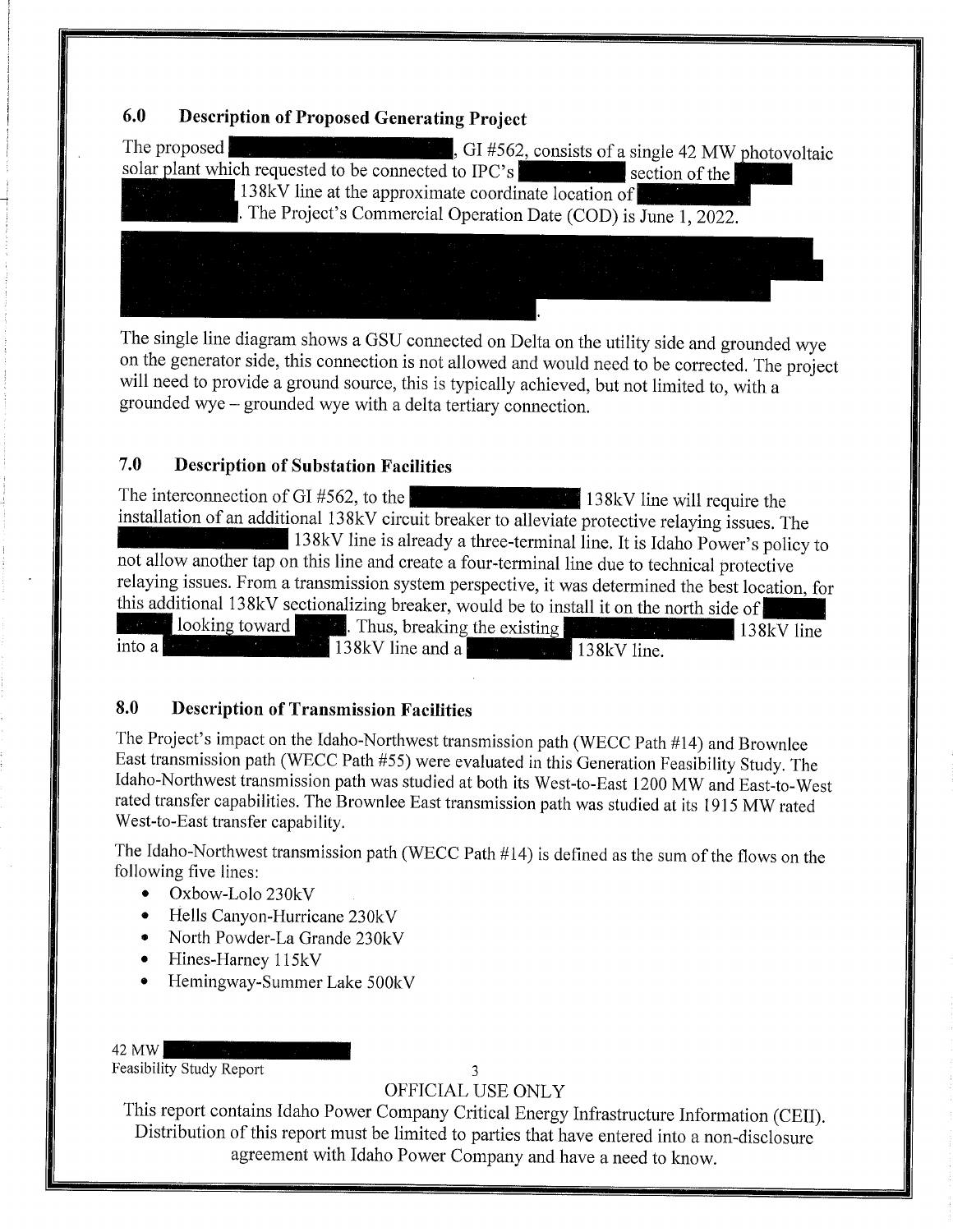The Brownlee East transmission path (WECC Path #55) is defined as the sum of the flows on the following seven lines:

- Brownlee-Boise Bench #1 230kV
- Brownlee-Boise Bench #2 230kV
- Brownlee-Boise Bench #3 230kV
- Brownlee-Horse Flat #4 230kV
- Brownlee-Ontario 230kV
- Oxbow-Starkey 138kV
- Quartz-Ontario 138kV

For this generation interconnection Feasibility Study, the flow on the Path 14 Idaho-Northwest transmission path was modeled at <sup>1200</sup> MW West-to-East and the Brownlee East transmission path was modeled at <sup>1915</sup> MW West-to-East. The paths were stressed to these specific levels to determine if the addition of the Project's 42 MW degraded the existing Brownlee East path's transfer capability.

And, <sup>a</sup> Path <sup>14</sup> Idaho-Northwest study was performed to determine the Project's <sup>42</sup> MW potential impact on Path 14 Idaho-Northwest West-to-East rating of 1200 MW.

In addition to the Path 55 Brownlee East and Path 14 Idaho-Northwest West-to-East transmission paths studies, <sup>a</sup> Path <sup>14</sup> East-to-West sensitivity study was performed to determine the Project's <sup>42</sup> MW potential impact on Path <sup>14</sup> Idaho-Northwest East-to-West rating of <sup>2400</sup> MW.

#### 9.O Description of Power Flow Cases

For this Generation Interconnection Feasibility Study, two power flow cases (without and with the Project) were used to evaluate the potential impacts due to the 42 MW a., GI  $#562$ .

For the Path 14 Idaho-Northwest West-to-East 1200 MW transfer path rating impact study due to the addition of the Project, the WECC <sup>2019</sup> Heavy Summer case was chosen as the power flow base case. These cases were modified to stress the Idaho-Northwest transmission path West-to-East flows to <sup>1200</sup> MW simultaneous with the Brownlee East transmission path modeled at <sup>1915</sup> MW to determine the potential impact due to the addition of the 42 MW Project.

#### 9.1 Power Flow Analysis Results

Results from the Path <sup>14</sup> Idaho-Northwest West-to-East <sup>1200</sup> MW transfer path rating impact study case indicate the addition of the GI #562 project will result in violations that need to be mitigated.

- - a. This contingency results in a post-transient overload violating the emergency<br>rating of the and a state of the contract and a state of 230kV lines, which requires network upgrades.

42 MW Feasibility Study Report 4

#### OFFICIAL USE ONLY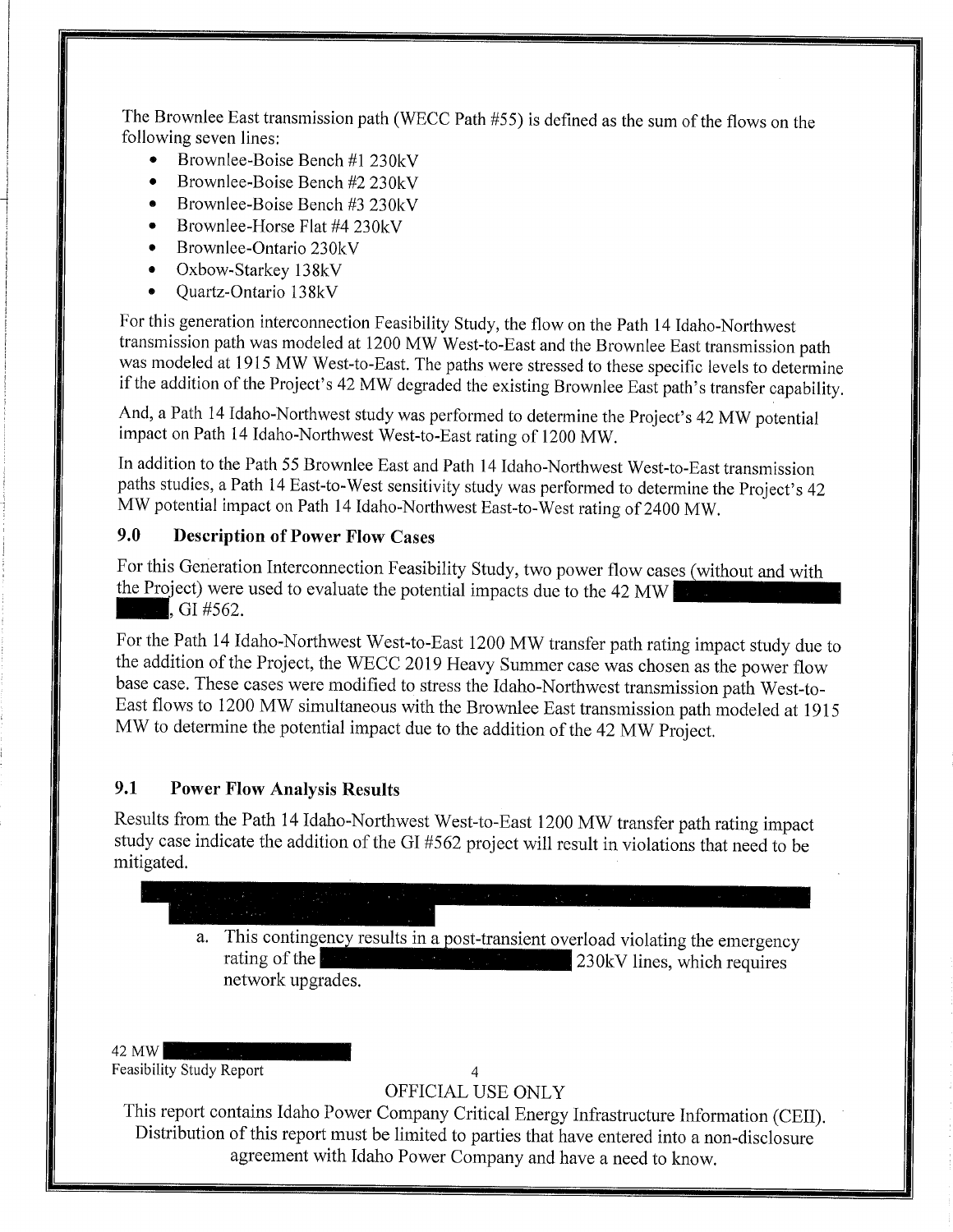- b. This contingency results in a post-transient overload violating the emergency rating of the **EXECUTE:** 138kV line, which requires network upgrades.
- c. This contingency results in a post-transient overload violating the emergency rating of the 138kV line, which requires network upgrades
- a. This contingency results in a post-transient overload violating the emergency rating of the
- upgrades.<br>b. This contingency results in a post-transient overload violating the emergency rating of the  $\frac{1}{\sqrt{230 \text{ kV}}}\approx 230 \text{ kV}$  line, which requires network upgrades.
- a. This contingency results in a post-transient overload violating the emergency rating of the **participants in a stransient of the results in a** 69kV line, which requires network upgrades.
- a. This contingency results in a post-transient overload violating the emergency 69kV line, which requires network rating of the upgrades.
- 5. The breaker failure in
	- a. This contingency results in a post-transient overload violating the emergency rating of the **the contract of the contract of the contract of the contract of the contract of the contract of the contract of the contract of the contract of the contract of the contract of the contract of the contract of** upgrades.

Open-ending the **EXAMPLE 138kV** line at without tripping GI562 generation results Therefore, a Southern Contract Transfer Trip scheme will be implemented to trip the line and the Therefore, a Southern Copen-Breaker Transfer Trip scheme will be implemented to trip the line and subsequently GI #562 generation.

#### 10.O Short Circuit Study Results

The fault duty at and 888 breakers without the Project modeled are as follows.

|          | Fault Study (w/o |       |        |
|----------|------------------|-------|--------|
| Location |                  |       |        |
|          | 3331.0           |       | .426.e |
|          |                  | こいい ト |        |

#### 42 MW

Feasibility Study Report 5

#### OFFICIAL USE ONLY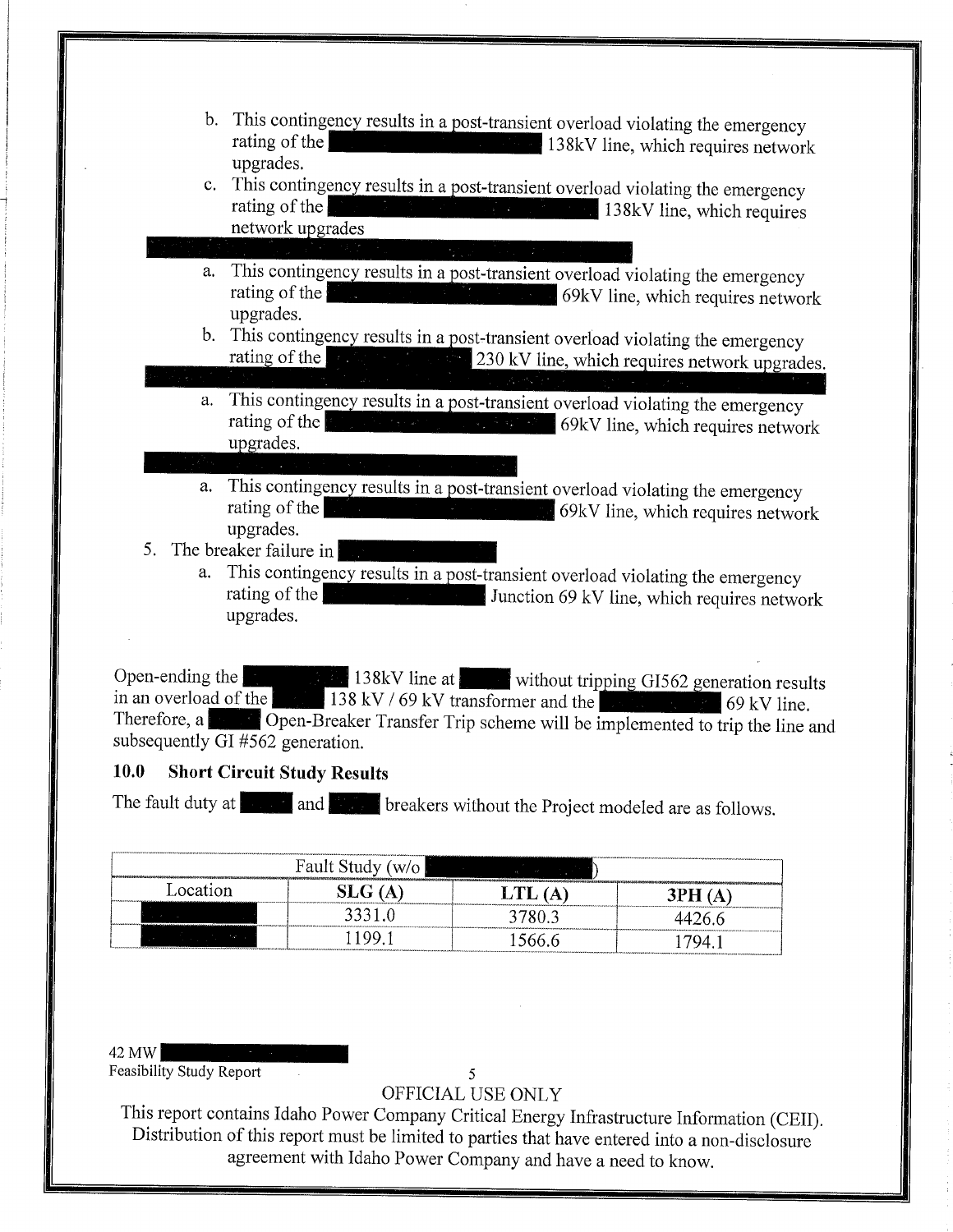The fault duty at  $\blacksquare$ . and the approximate POI breakers with the Project modeled are as follows.

| ,,,,,,,,,,,,,,,,,,,,,,,,,,,,,,,,,,,,,,<br>Fault Study<br>W/    |                                  |                                   |             |  |
|----------------------------------------------------------------|----------------------------------|-----------------------------------|-------------|--|
| Location<br>                                                   |                                  |                                   | 3PH .<br>IΑ |  |
|                                                                | 52 R<br>,,,,,,,,,,,,,,,,,,,,,,,, | 763 Q<br>,,,,,,,,,,,,,,,,,,,,,,,, |             |  |
| ',,,,,,,,,,,,,,,,,,,,,,,,,,,,<br>,,,,,,,,,,,,,,,,,,,,,,,,,,,,, | $-67.4$                          |                                   |             |  |
|                                                                | 389.0                            | 693.5                             | 581.5       |  |

The fault current contribution from the <sup>42</sup> MW PV facility does not exceed any circuit breaker rating,

The 138/34.5kV GSU transformer does not meet Idaho Power's transmission interconnection grounding requirements for system protection which requires <sup>a</sup> ground source on the high-side of the transformer. This can be typically achieved with an auto-transformer with a delta tertiary which is a source of ground current, (other configurations can and do exist). Refer to Appendix A, Section 3, for additional grounding requirements.

#### 11.O Description of Required Facility Upgrades

The Project will be required to provide <sup>a</sup> plant to regulate voltage according to <sup>a</sup> voltage schedule that will be provided by Idaho Power.

The following upgrades will be required to IPC-owned facilities to facilitate the interconnection of GI  $#562$ :

- New GI #562 138kV Generation Interconnection Station.
- $\bullet$  Rebuild of the approximately  $\bullet$  (i)  $\bullet$  (i)  $\bullet$  (i)  $\bullet$  (i)  $\bullet$  (i)  $\bullet$  (i)  $\bullet$  (i)  $\bullet$  (i)  $\bullet$  (i)  $\bullet$  (i)  $\bullet$  (i)  $\bullet$  (i)  $\bullet$  (i)  $\bullet$  (i)  $\bullet$  (i)  $\bullet$  (i)  $\bullet$  (i)  $\bullet$  (i)  $\bullet$  (i)  $\bullet$  (i)  $\bullet$  (i **Exercía (or equivalent) conductor.**<br>• Move approximately
- 138kV line from the shared 230kV structures near Caldwell. Utilize the old \_\_69kVright of way for the re-located line
- \* (letter Green-Breaker Transfer Trip Scheme.

See the conceptual-level cost estimate in Table 1.

42 MW Feasibility Study Report 6

OFFICIAL USE ONLY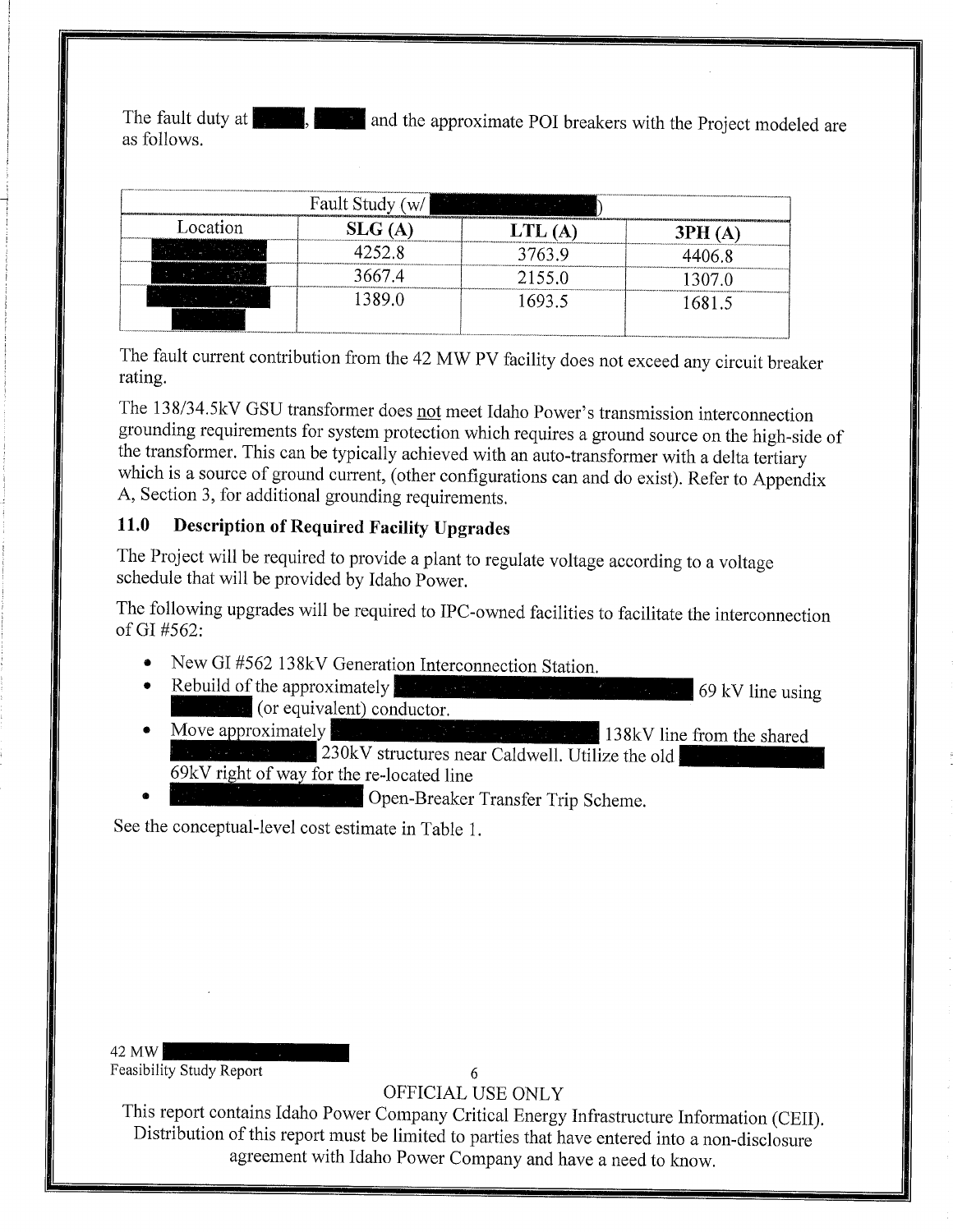| GI#562<br><b>Network Resource Generation Interconnection Facilities</b>                                                                                                      |             |  |
|------------------------------------------------------------------------------------------------------------------------------------------------------------------------------|-------------|--|
|                                                                                                                                                                              | Cost        |  |
| GI#562 Generation Interconnection Station                                                                                                                                    | \$2,842,000 |  |
| Rebuild of <b>Fight Company</b><br>$\mathcal{H}_{\mathcal{A}}$ and $\mathcal{H}_{\mathcal{A}}$ and $\mathcal{H}_{\mathcal{A}}$ and $\mathcal{H}_{\mathcal{A}}$<br>69 kV line | \$1,154,200 |  |
| Move<br>$\mathcal{H}_{\text{c}}$ , and $\mathcal{H}_{\text{c}}$ , and $\mathcal{H}_{\text{c}}$<br>138 kV line from<br><b>SAMAR</b><br>230 kV structures.                     | \$2,766,600 |  |
| Open-Breaker Transfer Trip Scheme                                                                                                                                            | TBD         |  |
| Subtotal                                                                                                                                                                     | \$6,762,800 |  |
| Contingency $(1)$                                                                                                                                                            | \$1,352,560 |  |
| Subtotal                                                                                                                                                                     | \$8,115,360 |  |
| Overheads (2)                                                                                                                                                                | \$711,870   |  |
| <b>Network Resource Generation Interconnection Facilities</b><br>Total Conceptual-level Cost Estimate in 2020 dollars (3)                                                    | \$8,827,230 |  |

#### Table 1 Conceptual-Level Cost Estimate for GI #562

(1) Contingency is added to cover the unforeseen costs in the estimate. These costs can include unidentified design components, material cost increases, labor estimate shonfalls, etc.

(2) Overhead costs cover the indirect costs associated with the Project.

(3) This cost estimate includes direct equipment, material, labor, and overheads as shown.

- Note that these estimates do not include the cost of the customer's equipment/facilities or required communication circuits for SCADA, and metering.
- @ Note that the overhead rates are subject to change during the year.
- \* These are estimated costs only and final charges to the customer will be based on the actual construction costs incurred.
- These are non-binding conceptual level cost estimates that will be further refined upon the request and completion of Transmission Facility Study.

#### 12.O Description of Operating Requirements

It is the generation project's responsibility to provide reactive power capability of the project to have a power factor operating range of at least 0.95 leading (absorbing) to at least 0.95 lagging (supplying) at the POI over the range of real power output (up to maximum output of the project). Assuming inverters with <sup>a</sup> power factor operating range of O.9 lagging (supplying) at

42 MW

Feasibility Study Report

#### OFFICIAL USE ONLY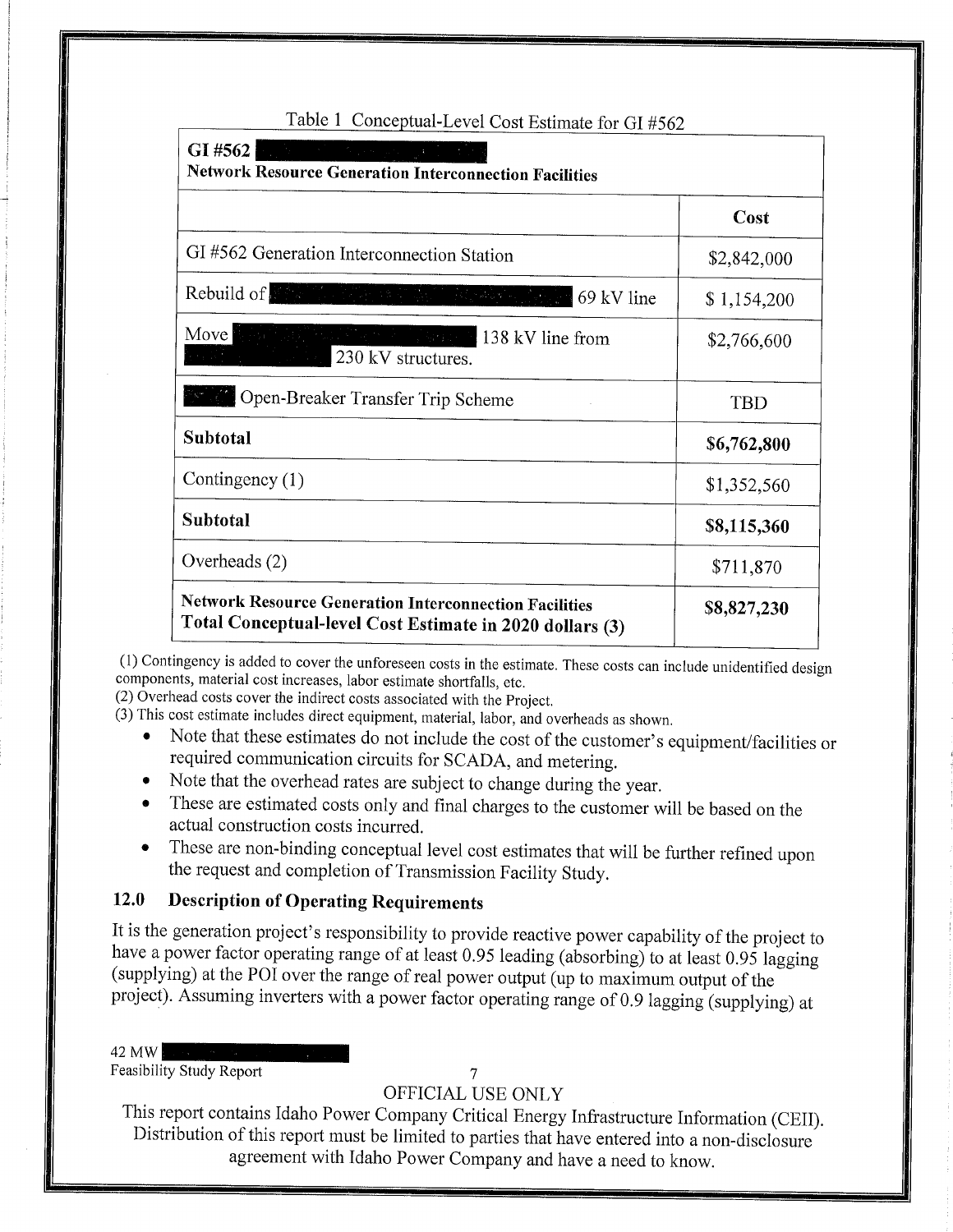maximum output, the 0.95 lagging (supplying) reactive power capability at the POI cannot be achieved without additional shunt reactive support.

The 6 MVAr 34.5kV shunt capacitor indicated on the Project's supplied single line drawing is sufficient to make-up the reactive power deficiency.

Identification of any additional equipment required at the plant to meet Idaho Power reactive power capability interconnection requirements will be provided in the Transmission System Impact Study if the generation interconnection customer chooses to move to the next study phase of the interconnection process.

The inverter(s) will be required to have the UL 1741SA certification prior to the installation and be approved by Idaho Power cybersecurity group.

The Project will be required to control voltage in accordance with a voltage schedule as provided by Idaho Power Grid Operations. Therefore, GI #562 will be required to install a plant controller for managing the real and reactive power output of the 42 MW inverter array at the project POI.

Voltage flicker at startup and during operation will be limited to less than 5% as measured at the POI. The allowable voltage flicker limit is further reduced during operation due to multiple voltage fluctuations per hour or minute, per Idaho Power's T&D Advisory Information Manual.

The Project is required to comply with the applicable voltage fluctuation limits found in IEEE Standard 1453-2004 IEEE Recommended Practice for Measurement and Limits of Voltage Fluctuations and Associated Light Flicker on AC Power Systems.

The project is required to comply with the applicable Voltage and Current Distortion Limits found in IEEE Standard 519-2014 IEEE Recommended Practices and Requirements for Harmonic Control in Electrical Power Systems.

Installation of phasor measurement unit devices at the POI and maintenance costs associated with communication circuits needed to stream PMU data will also be required to be proyided to interconnect GI #562. The specific costs associated with the IPC requirements for interconnection customers with aggregate facilities larger than 20 MW to provide PMU data to IPC will be identified in the Facility Study should the generation interconnection customer choose to proceed to that phase of the interconnection process.

Any operating requirements for the Project may be identified in the Transmission System Impact Study when it is performed.

#### 13.O Conclusion

The requested interconnection of the  $\frac{138kV}{138kV}$ , GI #562, to Idaho Power's 138kV line was studied.

The results of this study work confirm that it is feasible to interconnect the 42 MW  $\frac{1}{2}$ , GI #562, to the Idaho Power transmission system with the identified Network Resource Generation Interconnection Facilities and upgrades required to the Idaho Power Network.

42 MW

Feasibility Study Report 8

#### OFFICIAL USE ONLY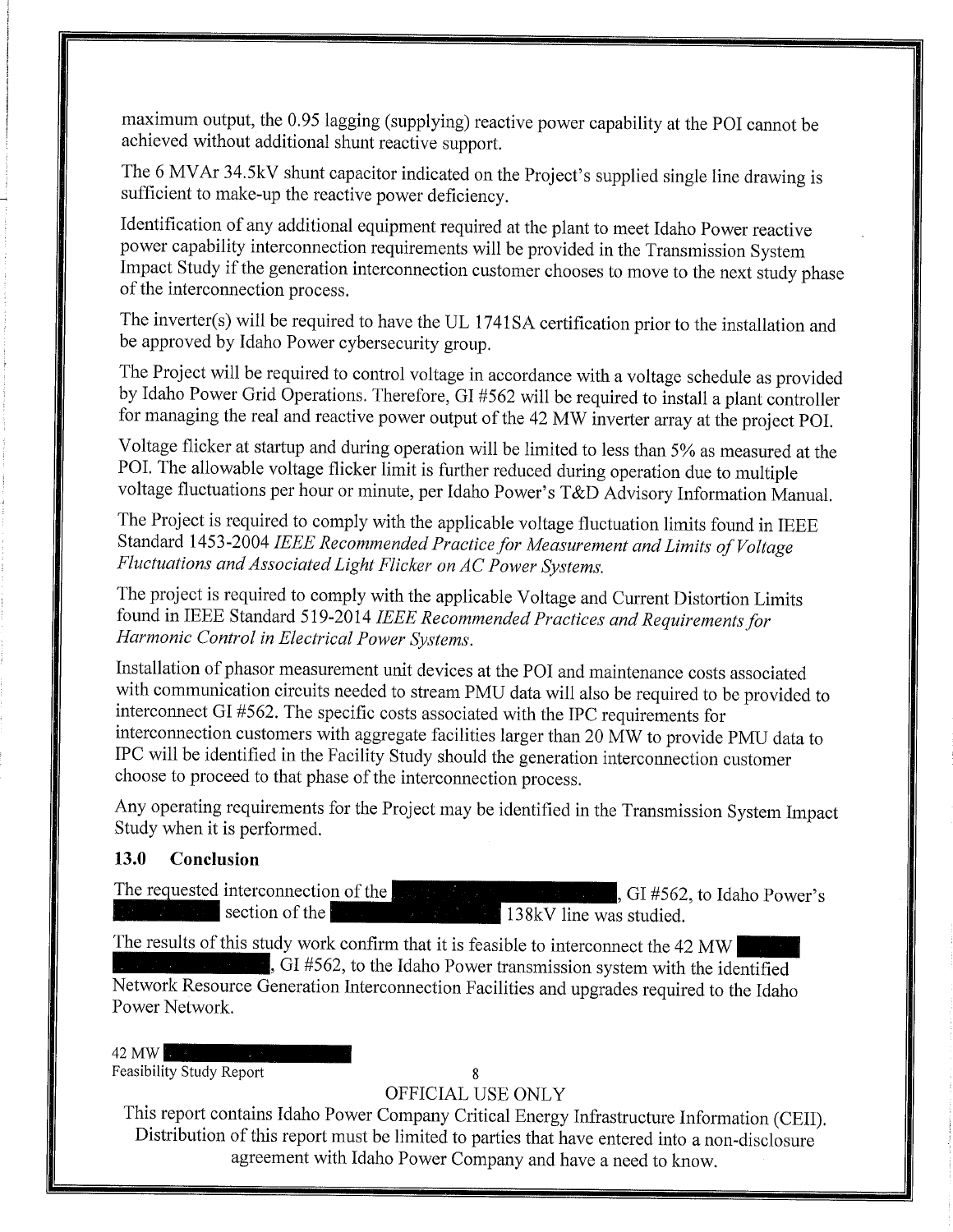<sup>A</sup> Transmission System Impact Study is required to determine the specific transmission network upgrades required to integrate the project as a Network Resource and to evaluate the system impacts such as thermal overload, voltage, transient stability, and reactive margin.

All generation projects in the area ahead of the Project in IPC's/BPA's generation interconnection queue and their associated transmission system improvements were modeled in a preliminary power flow analysis to evaluate the feasibility of interconnecting GI #562. The results and conclusions of this feasibility study are based on the realization of these projects in the unique queue/project order.

The estimated cost to interconnect GI #562 to the IPC system at the 138kV point of interconnection considered in this study is approximately \$8,827,230.

Generator interconnection service, either as an Energy Resource or <sup>a</sup> Network Resource, does not in any way convey any right to deliver electricity to any specific customer or point of delivery. Transmission requirements to integrate the Project will be determined during the Transmission System Impact Study phase of the generator interconnection process.

42 MW Feasibility Study Report 9

OFFICIAL USE ONLY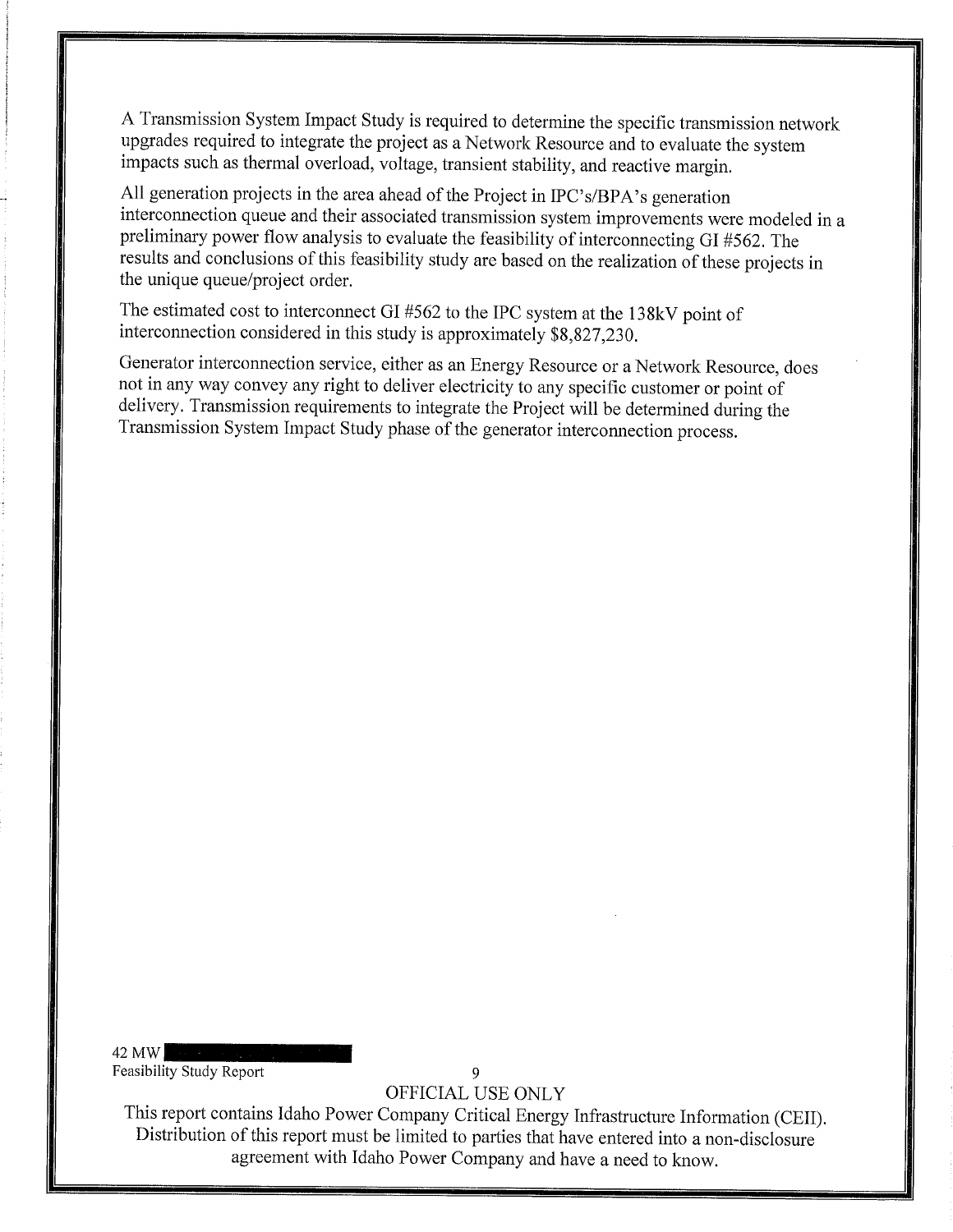#### **APPENDIX A**

#### A-1.0 Method of Study

The Feasibility Study plan inserts the Project up to the maximum requested injection into the selected Western Electricity Coordinating Council (WECC) power flow case and then, using Power World Simulator or GE's Positive Sequence Load Flow (PSLF) analysis tool, examines " the impacts of the new resource on Idaho Power's transmission system (lines, transformers, etc.) within the study area under various operating and outage scenarios. The WECC and Idaho Power reliability criteria and Idaho Power operating procedures were used to determine the acceptability of the configurations considered. The WECC case is a recent case modified to simulate stressed but reasonable pre-contingency energy transfers utilizing the IPC system. For distribution feeder analysis, Idaho Power utilizes DNV'GL's Synergi Electric software and EPRI's OpenDSS software.

#### A-2.O Acceptability Criteria

The following acceptability criteria were used in the power flow analysis to determine under which system configuration modifications may be required:

The continuous rating of equipment is assumed to be the normal thermal rating of the equipment. This rating will be as determined by the manufacturer of the equipment or as determined by Idaho Power. Less than or equal to 100% of continuous rating is acceptable.

Idaho Power's Voltage Operating Guidelines were used to determine voltage requirements on the system. These states, in part, that distribution voltages, under normal operating conditions, are to be maintained within plus or minus 5% (0.05 per unit) of nominal everywhere on the feeder. Therefore, voltages greater than or equal to O.95 pu voltage and less than or equal to 1.05 pu voltage are acceptable.

Voltage flicker during starting or stopping the generator is limited to 5% as measured at the point of interconnection, per Idaho Power's T&D Advisory Information Manual.

Idaho Power's Reliability Criteria for System Planning was used to determine proper . transmission system operation.

All customer generation must meet IEEE 519 and ANSI C84.1 Standards.

All other applicable national and Idaho Power standards and prudent utility practices were used to determine the acceptability of the configurations considered.

The stable operation of the system requires an adequate supply of volt-amperes reactive (VAr or VArs) to maintain a stable voltage profile under both steady-state and dynamic system conditions. An inadequate supply of VArs will result in voltage decay or even collapse under the worst conditions.

Equipment/line/path ratings used will be those that are in use at the time of the study or that are represented by IPC upgrade projects that are either currently under construction or whose budgets have been approved for construction in the near future. All other potential future ratings

42 MW Feasibility Study Report 10

#### OFFICIAL USE ONLY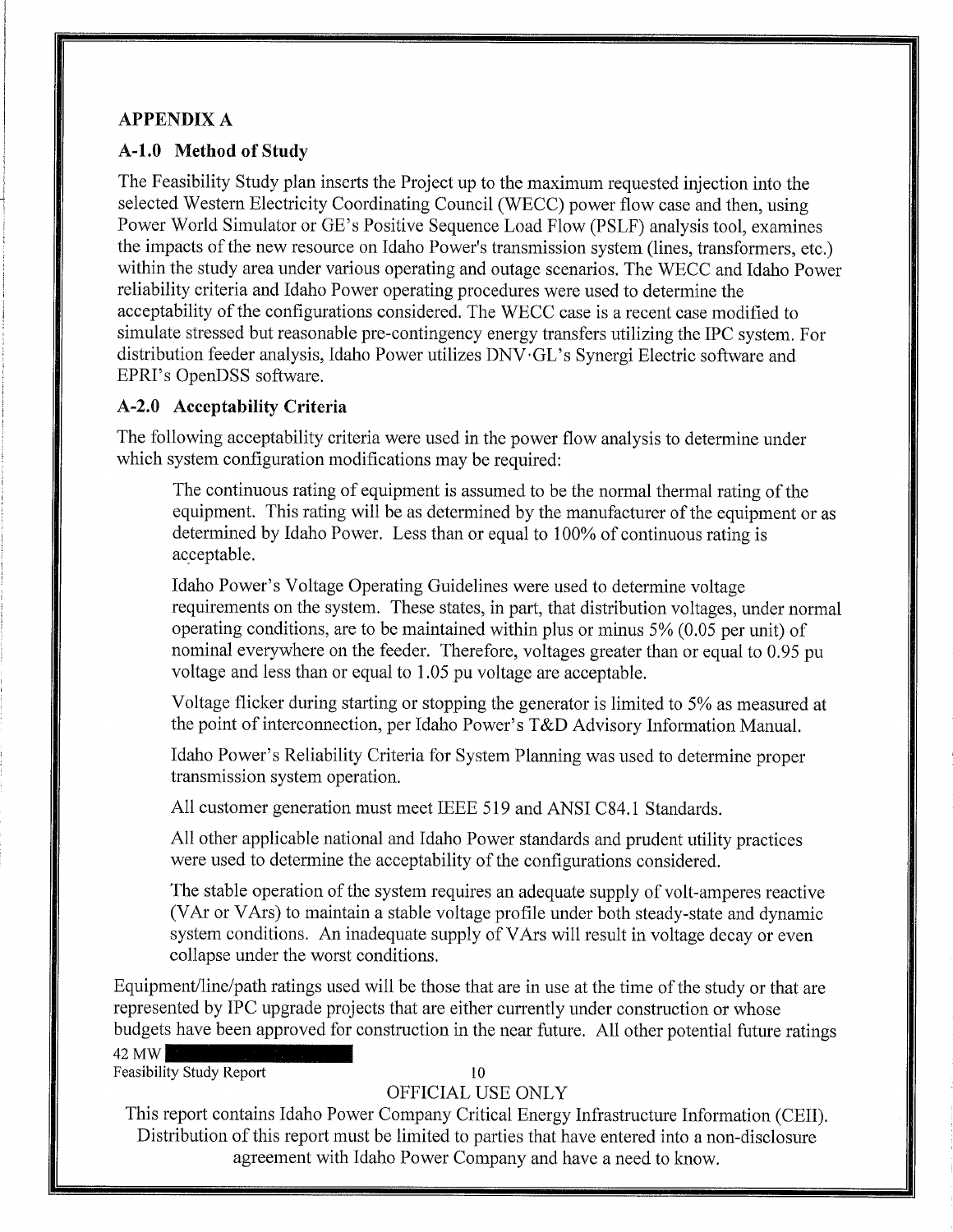are outside the scope of this study. Future transmission changes may, however, affect current facility ratings used in the study.

#### A-3.O Grounding Guidance

IPC requires interconnected transformers on the distribution system to limit their ground fault current to 20 amps at the Point of Interconnection.

## A-4.O Electrical System Protection Guidance

IPC requires electrical system protection per Facility Connection Requirements found on the Idaho Power Web site,

## https://docs.idahopower.com/pdfs/BusinessToBusiness/F acConnReq.pdf

### A-5.0 WECC Coordinated Off-Nominal Frequency Load Shedding and Restoration Requirements

IPC requires frequency operational limits to adhere to WECC Under-frequency and Overfrequency Limits per the WECC Coordinated Off-Nominal Frequency Load Shedding and Restoration Requirements available upon request.

42 MW Feasibility Study Report 11